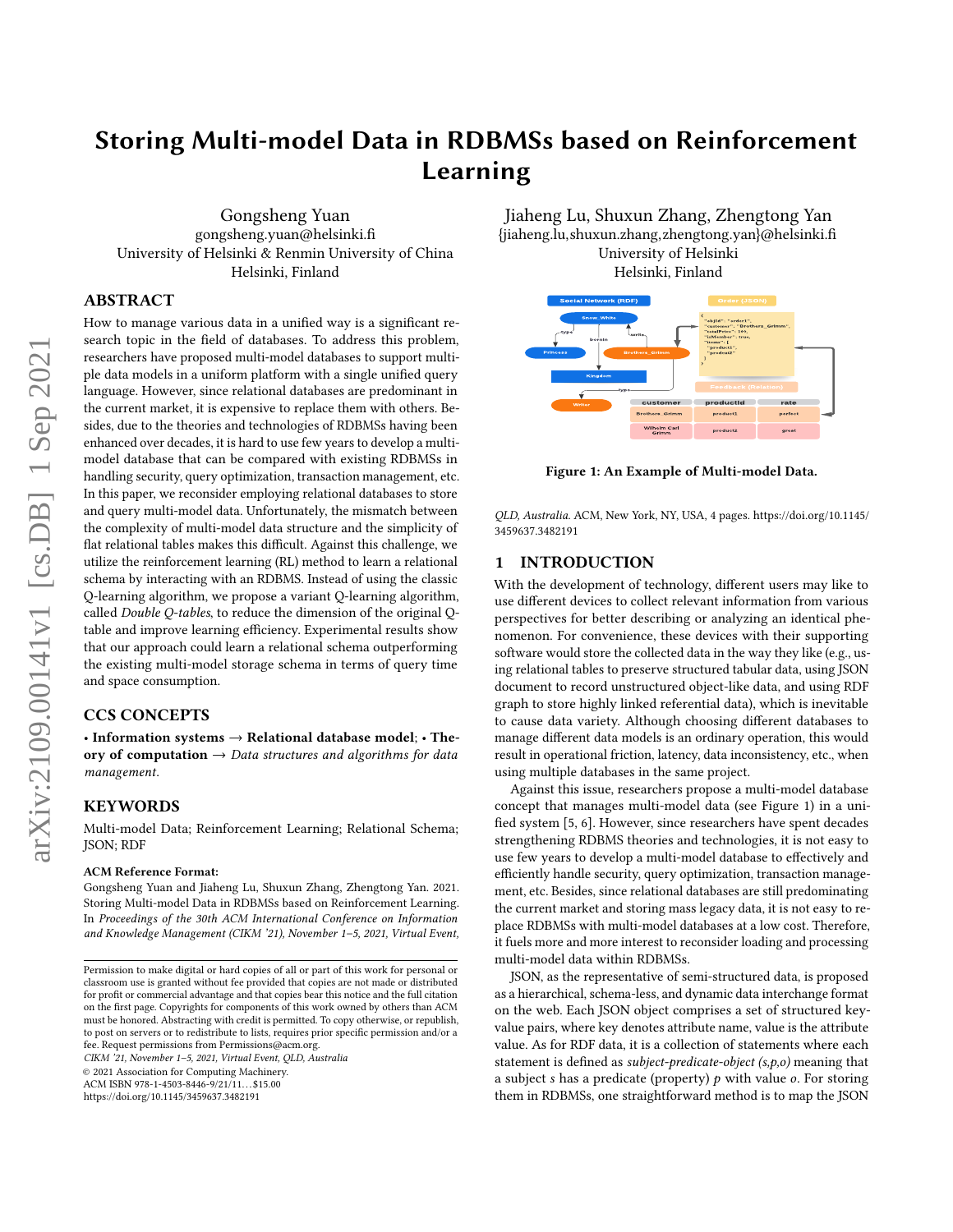<span id="page-1-0"></span>

Figure 2: The Framework of Transforming Multi-model Data into Relational Table based on RL

document into several three-column tables (each table consists of object ID, key name, and value) [\[1\]](#page-3-3) and parse the RDF graph into a series of triples stored in a three-column table [\[7\]](#page-3-4). Unfortunately, this method not only involves many self-joins, but it ignores the relationships among this multi-model data.

After reviewing the literature, we found there was still a blank for this research. The current works only focus on storing semistructured document in RDBMSs [\[1,](#page-3-3) [3\]](#page-3-5) or storing graph data in RDBMSs [\[8,](#page-3-6) [10\]](#page-3-7). Due to the mismatch between the complexity of multi-model data structure (as shown in Figure [1\)](#page-0-0) and the simplicity of flat relational tables, we think it is a challenge to design a good schema for storing multi-model data in an RDBMS.

In this research, we attempt to generate a good relational schema based on the RL method to store and query multi-model data consisting of relational data, JSON documents, and RDF data in RDBMSs. It is not easy to employ the RL method to learn a relational schema for multi-model data. We need to define its states, actions, rewards, etc. And we propose a Double Q-tables method as a learning algorithm to help the agent choose actions, which extremely reduce the dimensions of the original Q-table's action columns and improve learning efficiency.

The motivation for using RL is that RL is an optimization problem, and we could use Markov Decision Process to model the process of relational schema generation. Given an initial state (schema), RL could work with a dynamic environment (RDBMSs) and find the best sequence of actions (joins) that will generate the optimal outcome (relational schema collecting the most reward), where the most reward means the final generated schema have the minimum query time for a set of queries on the given workload. Specifically, we use the Q-learning algorithm to take in state observations (schemas) as the inputs and map them to actions (joins) as the outputs. In RL, this mapping is called the policy, which decides which action to take for collecting the most reward over time rather than a short-term benefit. It is just like supervised learning.

The rest of this paper is organized as follows. Section 2 introduces our approach. Section 3 shows the preliminary experimental results. Finally, the last section summarizes this paper.

## 2 THE PROPOSED APPROACH

## 2.1 The Overview of Framework

Since RL allows an agent to explore, interact with, and learn from the environment to maximize the cumulative reward, we propose a transforming multi-model data into relational tuples framework based on reinforcement Learning to store and query multi-model data in RDBMSs (see Figure [2\)](#page-1-0). In this framework, we first generate an initial schema to be the initial state. Next, according to the current schema (state) and policy, we choose an action to generate a new (next) schema (state). Then, we rewrite the workload query statements to adapt the new schema and perform the rewritten query statements on the generated schema in MySQL databases. After that, the MySQL database returns the query time. And we regard the increase in negative query time compare to the previous state as a reward. Finally, the agent updates the Q-table based on the returned reward and observation (state). And it re-chooses an action to explore the potential relational schema or collect the most rewards that we already know about until the agent has tried all the actions in this episode (or the episode has reached the maximum number of iterations). After running the episode as many times as you want and collecting the generated states and their query time in this process, we could obtain a good relational schema for this multi-model data workload.

To formalize the problem of generating a relational schema for multi-model data as a reinforcement learning problem, we need to figure out input, goal, reward, policy, and observation. Next, we will introduce them separately.

Table 1: ArrayStringTable

<span id="page-1-1"></span>

| objId | kev   | index | valStr   |  |
|-------|-------|-------|----------|--|
|       | items |       | product1 |  |
|       | items |       | product2 |  |

## 2.2 Initial State

This framework uses a fully decomposed storage model (DSM) [\[2\]](#page-3-8) to preserve multi-model data as the initial schema. Besides, we adopt the model-based method [\[4\]](#page-3-9) to design a fixed schema for preserving JSON arrays. In detail, if the number of unique keys in the JSON document is  $(n + 1)$ , we decompose a JSON document into two-column tables. Please note that we do not take JSON object id into account. We will use it to distinguish to which object these keys belong. For each table, the first column contains the JSON object id, and the second column holds the values for the corresponding key. Moreover, we use these keys as two-column table names. The table in Table [1](#page-1-1) is called ArrayStringTable, which is designed to store array elements that have string type value. Similarly, we could also define ArrayNumberTable and ArrayBoolTable.

For the relational data, we split each table into multiple little tables whose amounts are equal to the number of unique attributes except the table keys. For each little table, the first several columns contain the original tuple keys, and the following column holds the values for the corresponding attribute (This attribute is also the name of this little table).

For the RDF graph, we break a triples table into multiple twocolumn tables whose amounts are equal to the number of unique predicates in this dataset. Within each table, the first column holds the subjects having the specific predicate, and its corresponding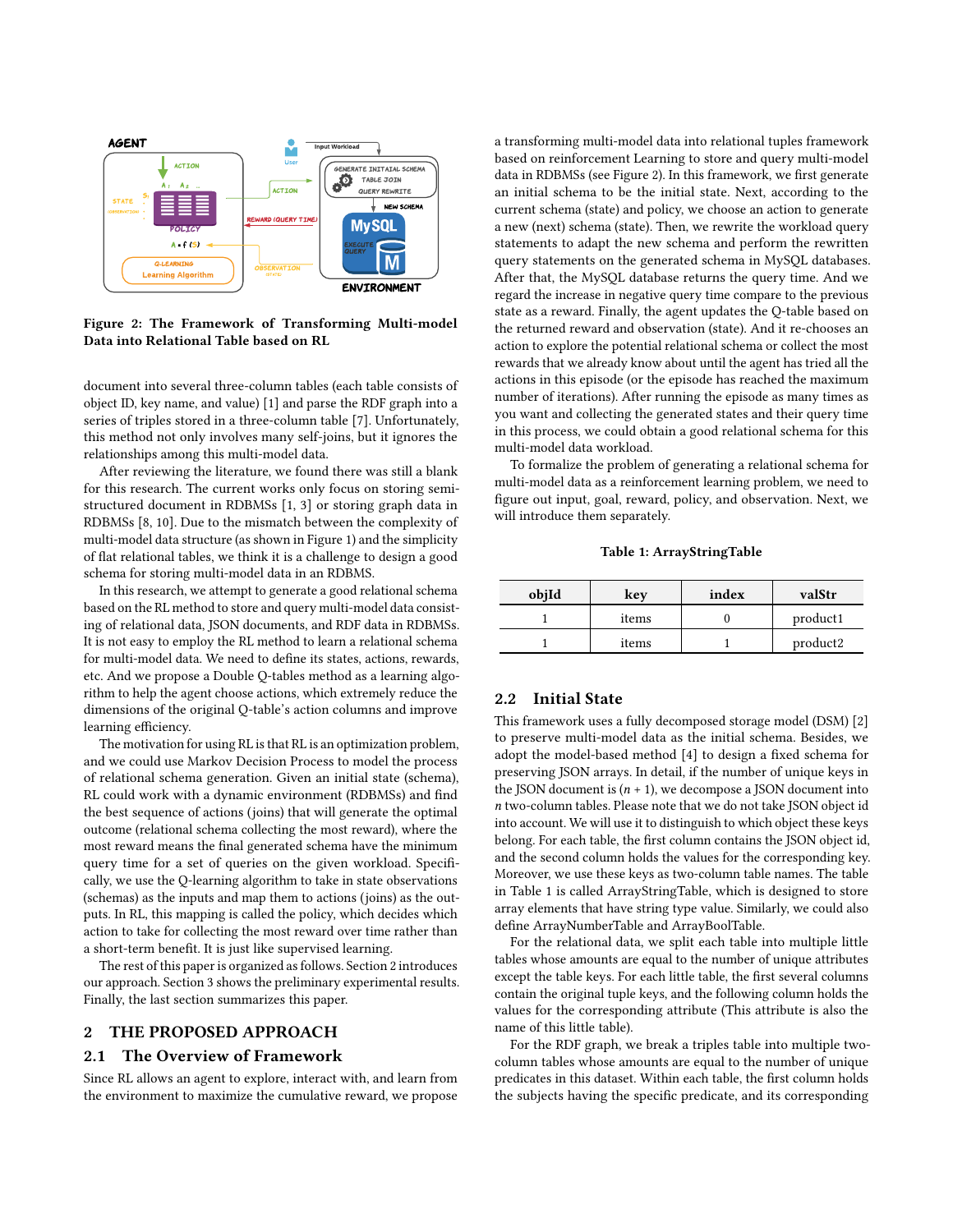object values are preserved in the second column. Here, we use these predicates as two-column table names.

The benefits of using DSM are: (1) it could handle a dynamic dataset. If there is a new appearing attribute, we could add a new table to preserve it, and there is no need to change the current schema; (2) it could reduce the complexity of actions. In the next part, we will give the definition of actions.

## 2.3 Action

First, we collect and count all the keys (JSON), predicates (RDF), and attributes (relation) in the multi-model data. Next, we map each JSON key to an integer id from 1 to  $n$ , map each predicate to an integer id from (threshold<sub>1</sub> + 1) to (threshold<sub>1</sub> + m), and map each attribute to an integer id from (threshold<sub>2</sub> + 1) to (threshold<sub>2</sub> + p) where *n* is the total number of keys, *m* is the number of predicates,  $p$ is the number of attributes, and  $threshold_1$  is a number that is used to distinguish keys from predicates (i.e., all the ids of JSON keys are less than  $threshold_1$  and all the predicate ids are greater than threshold<sub>1</sub> and less than thredhold<sub>2</sub>). Similarly, we set threshold<sub>2</sub> to distinguish attributes from keys and predicates. Finally, we make each id represent a join action. This means when the agent chooses an id, we will use its representative table to do joining. These ids (keys, predicates, and attributes) form a set of actions, denoted as A. For example, we could get  $A = \{1, 2, 3, 4, 11, 12, 13, 21\}$  from Figure [1,](#page-0-0) where  $\{1: customer\}$ ,  $\{2: totalPrice\}$ ,  $\{3: is Member\}$ ,  ${11 : type}, {12 : bornIn}, {13 : write}, {21 : rate}, threshold_1 = 10,$ and *threshold*<sub>2</sub> = 20. In general, we are used to regarding a (*table*<sub>1</sub>,  $table<sub>2</sub>$ ) pair as an action to indicate which two tables to do joining. But, this is easy to form a large action space. The benefit of our action definition is to reduce the size of action space into  $O(q)$ where  $q = n + m + p$ .

## 2.4 State

Since we have known all the little table names and their corresponding mapping ids, we could use them to represent the states (i.e., relational schemas). For example, we could represent initial state  $s_0$ as a string "1 0 2 0 3 0 11 0 12 0 13 0 21". We use the reserved word "0" as an interval bit between different tables in this expression. To clearly express the relational schema, we put these ids in numerical order even inside a table. For example, in the state  $s_1$  ("1 3 0 2 0 11 0 12 0 13 0 21"), it has a table [1, 3] where the attribute 1 and attribute 3 are arranged in ascending order. Please note that we use a dictionary  $D$  instead of a string to represent a relational schema, although they have the same meaning. For example, the relational schema of state  $s_0$  is  $D_0 = \{1:[1], 2:[2], 3:[3], 4:[4], 11:[11], 12:[12],$ 13:[13], 21:[21]}. In this dictionary, each key represents a table id, and its corresponding value is its table attributes consisting of keys (JSON), predicates (RDF), or attributes (relation). And all of the keys in  $D_0$  represent the current existing tables at the state  $s_0$ .

#### 2.5 Policy

In the reinforcement learning framework, the agent knows nothing about the environment. It just knows that it can take in a state and one possible action from that state and get its new state and rewards back from the environment after taking that action. Since there is a finite number of states and actions in our problem, we adopt the

#### <span id="page-2-0"></span>Algorithm 1 Generating a Relational Schema based on RL (GRSRL)

Input: The multi-model data and queries

- Output: A good relational schema
- 1: Initialize  $QT_a$  and  $QT_{ioin}$
- 2: Generate initial relational schema  $D_0$  and initial state  $s_0$
- 3: for each episode do
- 4:  $D = D_0, s = s_0$
- 5: Initialize action space  $A$
- 6: while True do
- 7: Choose a action *a* at state *s* by  $QT_a$  ( $\epsilon$ -greedy)
- 8: Remove the action  $a$  from the action space  $A$
- 9: Choose a table id at state *a* by  $QT<sub>join</sub>$  ( $\epsilon$ -greedy)
- 10: Execute join, perform queries, and observe  $r, s'$
- 11: Update  $QT_a$  and  $QT_{join}$
- 12:  $s \leftarrow s'$
- 13: until  $A$  is empty
- 14: end while
- 15: end for

classic Q-learning algorithm [\[9\]](#page-3-10) for action selection, whose core idea is to generate a Q-table  $(QT_a)$  to store state-action values.

Since we define actions as join operations, we could not make it work just with one Q-table and the current state, except that we only do self-joins. This is because we have no idea which table should be chosen from the current schema to do joining with the table to which the action  $a_i$  corresponds.

To address this problem, we have defined another Q-table  $QT<sub>ioin</sub>$ . It is a  $(q \times q)$ -dimensional table whose rows (states) are defined by A, columns (actions) are defined by table ids, meaning that when  $QT_a$ chooses an action  $a_i$ , the  $QT_{join}$  will decide which table (selected from the current schema) should be chosen to do joining with  $a_i$  $(QT_a)$  at the state  $a_i (QT<sub>join</sub>)$ . For example, in the state s<sub>0</sub> of  $QT_a$ ,  $QT<sub>a</sub>$  chooses an action 3 and removes the action 3 from its action space. Then if  $QT<sub>join</sub>$  chooses a table id (tID) 1 (action of  $QT<sub>join</sub>$ ) from the current schema at state 3 (state of  $QT<sub>join</sub>$ ), the new state of  $QT_a$  will be state  $s_1$ , and the  $D_1 = \{1:[1,3], 2:[2], 4:[4], 11:[11],$ 12:[12], 13:[13], 21:[21]}. The agent updates the two Q-table values until the action space A of  $QT_a$  is empty or the episode reaches the maximum number of iterations. Besides, we set a sematic constraint pool (including like key and foreign key constraints) to determine whether they do joining.

#### 2.6 Reward and Goal

The reward is an instantaneous benefit of being in a specific state after the agent executing an action. In our problem, first, we obtain the negative value of query time gotten by the MySQL database performing a set of workload queries on the current relational schema, denoted as  $-t_n$ . Then, we define the reward as the reduction of this value compared to the previous negative query time, i.e.,  $(t_p - t_n)$ . This is because our goal is to let our agent automatically learn a relational schema having the minimum query time for a set of queries on the given workload by interacting with the MySQL database environment.

Based on the above concepts, we propose Algorithm [1](#page-2-0) to describe our learning process.